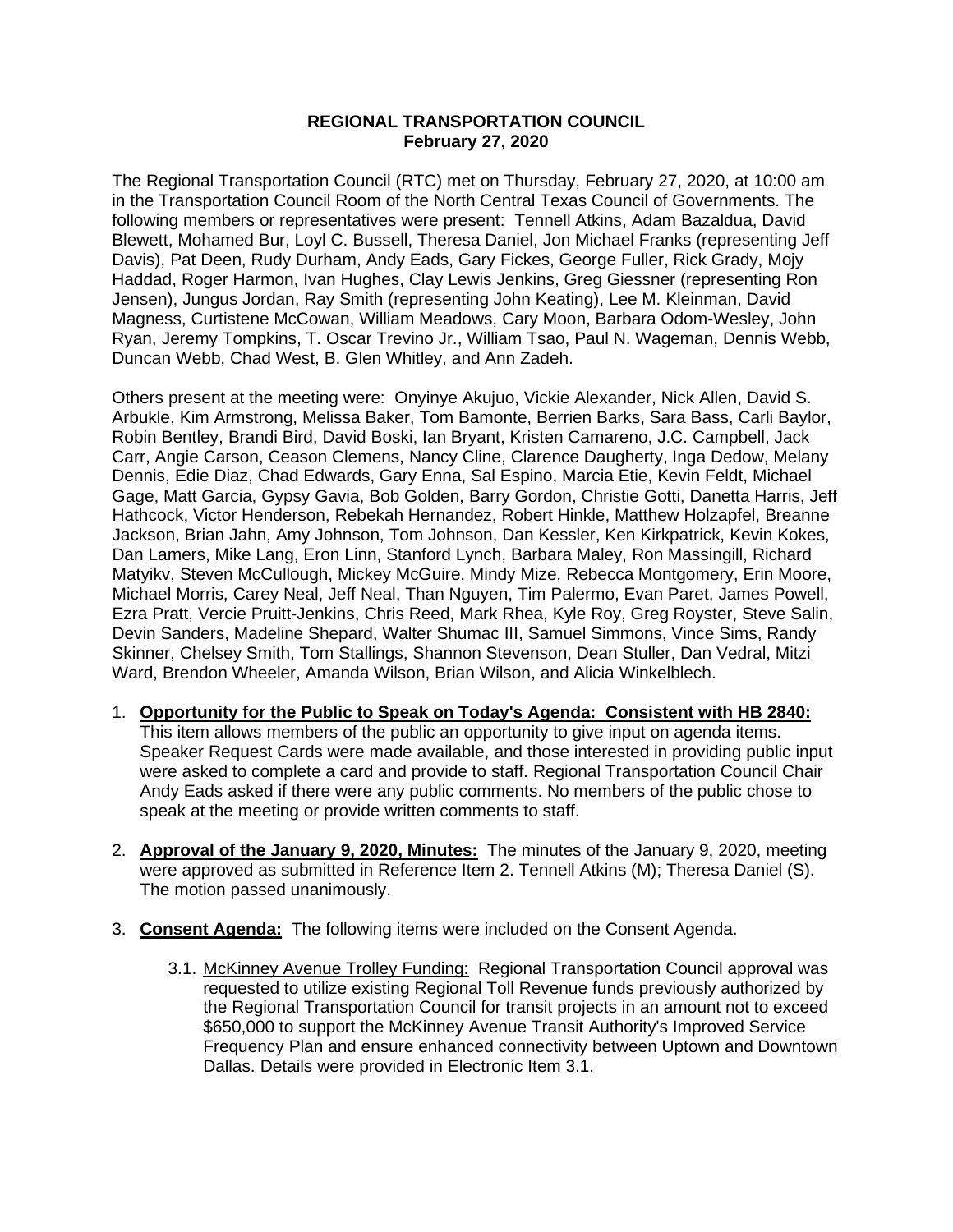- 3.2. FY2020 and FY2021 Unified Planning Work Program Modifications: Regional Transportation Council (RTC) approval of modifications to the FY2020 and FY2021 Unified Planning Work Program was requested. Direction for staff to also amend the Transportation Improvement Program and other administrative/planning documents, as appropriate, was included in the action. The proposed amendments were provided in Electronic Item 3.2.1 and additional information was provided in Electronic Item 3.2.2.
- 3.3. Future Transportation Alternatives Call for Projects: Regional Transportation Council approval of the recommended eligible project categories, process, scoring criteria, and schedule for the upcoming 2020 Transportation Alternatives Call for Projects for the North Central Texas region was requested. Details were provided in Electronic Item 3.3.
- 3.4. Endorsement of Projects Submitted for the 2020 Infrastructure for Rebuilding American Discretionary Grant Program: Regional Transportation Council (RTC) approval of projects submitted for award consideration in the Fiscal Year 2020 Infrastructure for Rebuilding America Discretionary Grant Program was requested. Proposed projects included the Virgin Hyperloop One (VHO) Certification Center and an updated iteration of the North Texas Multimodal Operations, Velocity, Efficiency, and Safety (MOVES) Program, which was previously submitted in 2019. Information on the MOVES Program was provided in Electronic Item 3.4.1. RTC comments provided to the United States Secretary of Transportation regarding the VHO Certification Center were provided in Electronic Item 3.4.2.

A motion was made to approve the items included on the Consent Agenda. Curtistene McCowan (M); T. Oscar Trevino Jr. (S); The motion passed unanimously.

- 4. **Orientation to the Agenda/Director of Transportation Report:** Michael Morris provided an overview of items on the Director of Transportation Report. He thanked members who attended the Regional Transportation Council (RTC) New Member Orientation meeting on February 13, 2020. In addition, he noted a recent presentation to the Fort Worth City Council regarding the Trinity River Vision bridges that will be presented to the RTC at its March 12, 2020, meeting. He also noted North Central Texas Council of Governments staff member Jeff Neal recently returned from a series of seminars with the United States Department of Transportation in Indonesia and thanked him for representing the region.
- 5. **Mega-Development Program: Collin Creek Mall Redevelopment:** Michael Morris presented proposed funding and details of the Collin Creek Mall redevelopment project. He highlighted previous requests from entities interested in relocating to the region and local partners seeking to redevelop existing areas within the region. The Collin Creek Mall project includes redevelopment at the current location with access to the Downtown Plano Light Rail Station. Parking will be included as part of the redevelopment and will also provide parking for the downtown area. Staff proposed that the Regional Transportation Council (RTC) contribute \$30 million in federal funds for a parking garage and that the City of Plano contribute \$25 million. Half of the RTC funding will be a loan. Since the redevelopment is near light rail and there is not enough parking in Downtown Plano, the project will include transit service using next generation electric vehicles to the Downtown Plano Light Rail Station. Transit routes operated by Dallas Area Rapid Transit (DART) already exist at this location, and some adjustments in routing by DART may be necessary. Various market segments would use the parking garage, providing the ability to grow ridership at this rail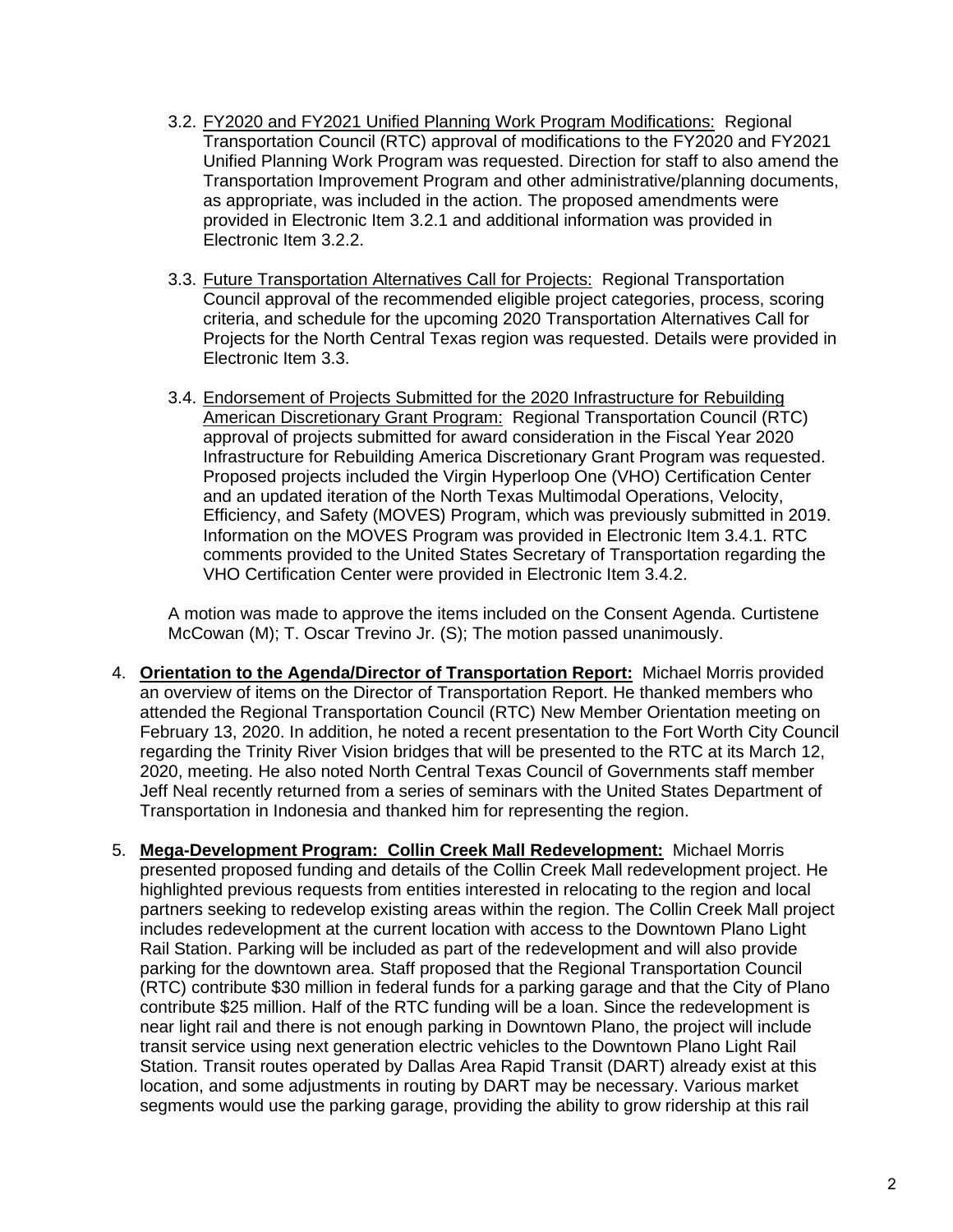station. Additional details of the partnership were provided in Reference Item 5. Action will include a request for \$30 million in federal funds, \$15 million to be repaid as a loan, and \$25 million in local funds. Flexibility to use Congestion Mitigation and Air Quality Improvement Program or Surface Transportation Block Grant Program funds will be needed, with Federal Transit Administration funds potentially used to assist in the purchase of approximately three transit vehicles for shuttle purposes. Specific agreement terms will be finalized. Roger Harmon discussed a recent request by the City of Burleson for Johnson County to enter into a Tax Increment Financing (TIF) agreement with the City for a parking garage in Downtown Burleson. Considering limited funds for transportation, he noted he would like to see funding be used towards the construction of roads and not parking garages. Mr. Morris discussed the continued growth in the Dallas-Fort Worth region. As the region approaches 8 million persons, a tipping point is reached regarding the tools needed to respond to the increasing population with increased focus necessary on land use and transit. While building roads has a direct transportation benefit, infilling the region around transit stations has a significant indirect benefit on congestion and air quality through the promotion of alternative modes of transportation. He added that because of the economic benefit to the City of Plano as a result of the project, half of the funding will be repaid by the City. Ann Zadeh noted that she had similar reservations regarding the project and expressed her opinion that parking garages incentivize people to drive. She noted that as other projects come forward, it will be important to consider that the projects must have a transit nexus if the RTC is providing funding for parking. RTC Secretary Theresa Daniel asked how economic development fits into the RTC's responsibilities and if the specific location of the parking garage was closer to the shopping center or the light rail station. Mr. Morris noted the parking garage is integrated into the development. In addition, he noted that infill in the urban portion of the region has tremendous benefits regarding air quality and congestion, of which reducing both are the responsibility of the RTC. Curtistene McCowan asked for clarification of the repayment terms for the \$15 million loan. Mr. Morris discussed Tax Increment Finance (TIF) revenue and repayment by the City of Plano with a 2.4 percent interest rate. Revenues will flow back to the RTC for other purposes. B. Glen Whitley discussed revenue resulting from TIF agreements and redevelopment in the area. He asked if Collin County was part of the TIF agreement for the parking garage and why the City of Plano was not repaying the full \$30 million. Duncan Webb noted the project was in his precinct and that he was supportive of the project, not only because of the transit element, but because of the lack of necessary parking in Downtown Plano. The project will enhance the ability for citizens to utilize a high-density development and connect to transit. Mr. Morris added that only \$15 million is being repaid because of the park-and-ride element for transit. Rick Grady noted that the TIF for this project has already been approved by the Plano City Council. Most of the parking garage is underground with buildings located on top. TIF funds will be used to improve the entire area, which is just adjacent to US 75. Discussion continued regarding funding, the revenue benefit versus the economic development, the purpose of the project, and what other entities in Collin County were supportive. George Fuller noted that he supports the holistic approach to transportation that includes transit in order to reduce congestion and that one could argue that any project approved by the RTC results in economic development. Cary Moon noted that in his opinion, the \$15 million being repaid should be tied to a development plan with revenue dollars that will support the payback. If this is not an economic development plan, then the RTC is at risk of not being repaid the \$15 million. He noted, in his opinion, it is important to confirm local participation of other jurisdictions in the TIF and possibly other waterfalls, and that other options should be revisited. RTC Chair Andy Eads thanked staff, the City of Plano, and Collin County for their efforts on this project, and noted this is an opportunity for redevelopment and to increase access for the public. He discussed the innovative efforts of the RTC and its success in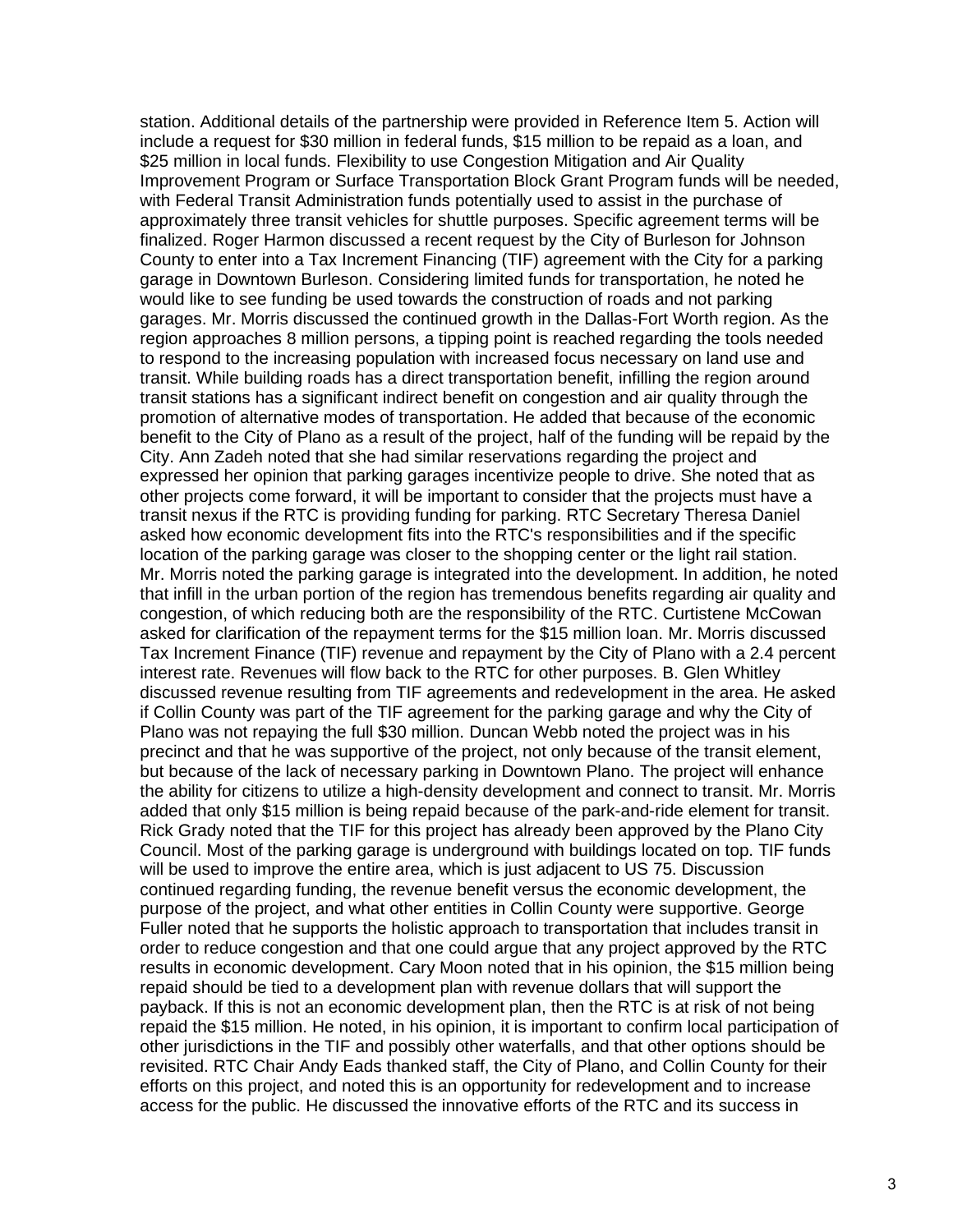balancing practices and standards across the region and noted that a future item could come back to the RTC to address the concerns of the body and establish criterion for parking garages. Chair Eads noted that based on discussion, North Central Texas Council of Governments staff has significant direction regarding the RTC's concerns when considering future requests. A motion was made to approve the proposed partnership for parking and transit at the Collin Creek Mall mixed-use redevelopment: \$30 million federal funding with a \$15 million payback for the parking garage, \$25 million local funds, and approximately three transit vehicles for shuttle purposes. Action included flexibility in the federal funding source of either Congestion Mitigation and Air Quality Improvement Program or Surface Transportation Block Grant Program funds, with Federal Transit Administration funds possible to assist with transit. Specific agreement terms will be finalized. Also included in the action was approval for staff to administratively amend the Transportation Improvement Program and other planning/administrative documents to include this project and funding. Clay Lewis Jenkins (M); Tennell Atkins (S). Roger Harmon and Cary Moon were opposed. The motion passed.

## 6. **Next Steps with the Texas Department of Transportation and 2021 Unified**

**Transportation Program:** Michael Morris presented the latest efforts regarding the partnership with the Texas Department of Transportation (TxDOT) and the 2021 Unified Transportation Program (UTP), as well as the larger policy issue of transportation funding in the State. Electronic Item 6.1 contained information from the last Texas Transportation Commission (TTC) meeting. The latest funding targets from TxDOT were provided in Electronic Item 6.2, and a summary presentation was provided in included in Electronic Item 6.3. He highlighted the responsibilities of the Regional Transportation Council (RTC) as the Metropolitan Planning Organization (MPO), as well as the responsibilities of the State Legislature and Texas Transportation Commission. In January 2020, North Central Texas Council of Governments (NCTCOG) staff presented the need to advance tolled manages lanes and submitted four projects directly to TxDOT Headquarters for funding consideration in the UTP. Over the next several months, conversations with TxDOT will occur regarding how best to advance the projects. As a result of the January presentation, the current private-sector provider for SH 183 contacted NCTCOG regarding recent projections that indicate the general purpose and managed lane capacity improvements are anticipated to be triggered immediately. The capacity improvements total approximately \$162 million to the paid by the private sector. These improvements will create a lane imbalance near Dallas Fort Worth International Airport, and the private sector has proposed an additional \$860 million of improvements as an extension of the current facility to balance lanes between SH 121 and SH 161. In addition, \$270 million is proposed for payment to TxDOT for lane balance improvements east of SH 161 for a total of \$1.3 billion to the region. NCTCOG staff proposed continued conversations with the TTC requesting that the projects be grandfathered, similar to IH 35W 3C and IH 635 East, so that the projects can proceed into the 2021 UTP and the region and State receive the benefit of \$1.3 billion in improvements paid by the private sector. In addition, Mr. Morris noted that at today's TTC meeting, the Commission will propose to fund IH 35 in Austin with revenues from across the state. The RTC's direction to staff has been to continue with efforts to maintain the historical TTC formula funding allocation to the region. As a result of the proposal for IH 35 in Austin, he noted that members should respond with measured outrage for Plan A and propose Plan B which is a win-win situation for Austin and the State. This proposal will be presented to the RTC for consideration at its March 12 meeting. Plan A, proposed by the TTC, would require an additional \$3.4 billion in Category 12 Strategic Priority funds, as well as another \$300 million totaling \$5.7 billion for the project. As a result of the TTC's proposal, there would be a \$1 billion impact to the region, which contradicts the current relationship with the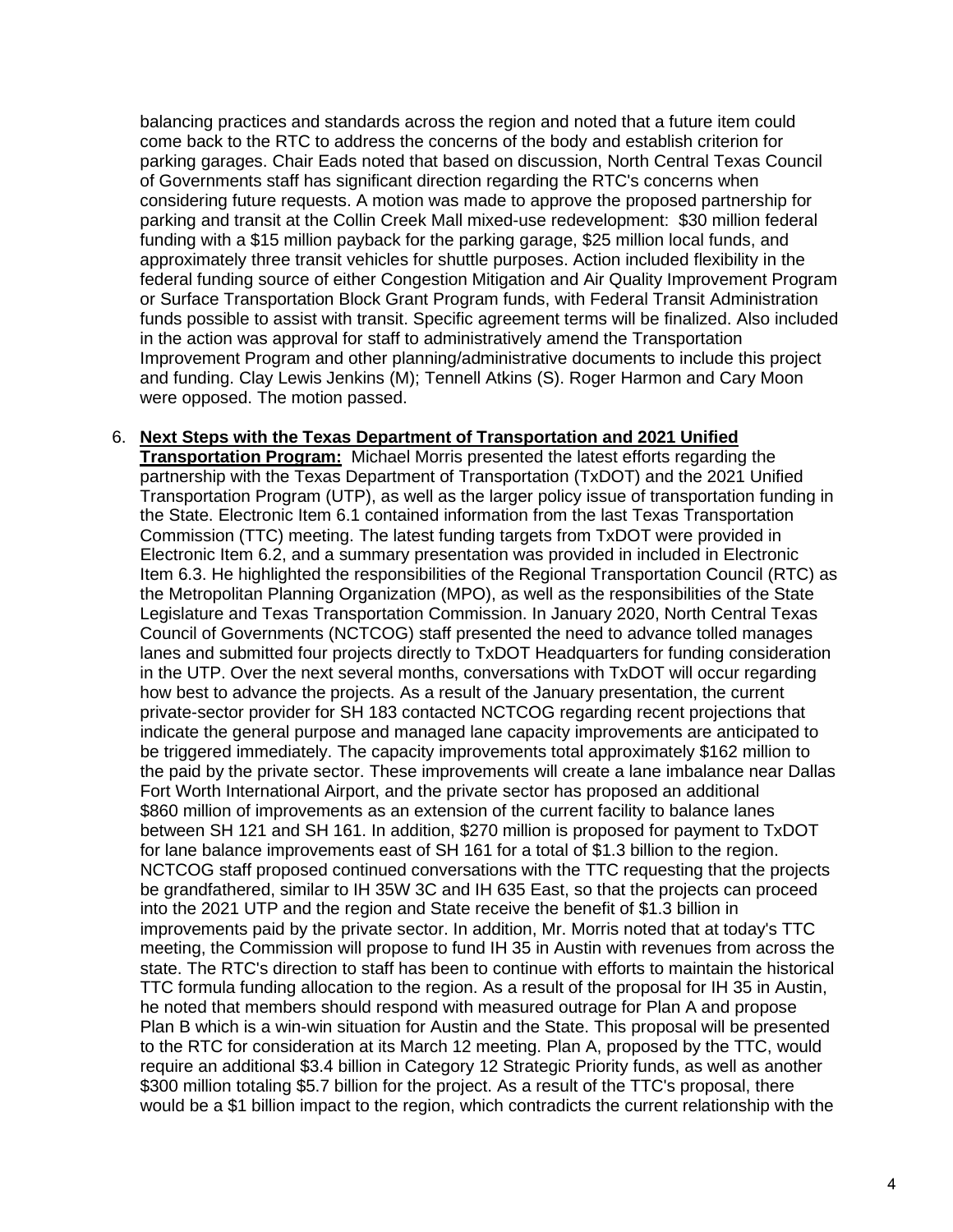TTC for formula allocation. He noted that the answer for IH 35 in Austin seems clear and exists in the real world as LBJ/NTE. Implementing the IH 35 project with tolled managed lanes will allow the Austin project to be built, as well as other projects across the state. Since the TTC is expected to select projects in May, staff believes there are 60 days to communicate the value of a Plan B option to the TTC, Governor's Office, Lieutenant Governor's Office, the private sector, the North Texas legislative delegation, Attorney General's Office, and the Austin MPO. The message will focus on equity, legal issues, project elements, and lost opportunity costs. He noted that the TTC Chair has communicated with NCTCOG and that a response to the IH 35 proposal from the RTC is anticipated. Several members discussed support for the IH 35 project and understanding of the congestion issue in Austin. Also discussed was the promise of formula allocation and that the region is not penalized for its innovation to move projects forward. It was noted that citizens have been supportive of tolled managed lanes in the region because of the promises for continued formula allocation, but that future support may be difficult if the fair share allocations are not honored. In addition, it was suggested that formula allocation be included in the RTC Legislative Program for the upcoming session. Mr. Morris noted that although the IH 35 project in Austin is the right project, the proposal is not the correct mechanism to fund the project. He suggested that members of the Austin MPO be invited to drive the region's managed lane corridors and discuss reliability, reduced congestion, choice lanes, funding waterfalls, and the success of leveraging available funds. RTC Chair Andy Eads noted that over the span of his experience on the RTC, there has been a good relationship with TxDOT and that the positive relationship will continue. Members of the RTC appreciate the Governor's desire to implement the IH 35 project in Austin and realize that IH 35 in Austin is a statewide issue important to everyone in the State. Chair Eads pledged his time and energy, as well as that of the RTC staff, to continue to work with partners in Austin and the TTC.

7. **Virgin Hyperloop One Certification Center Request for Proposals Response:** Michael Morris provided an overview of the resolution and funding proposal for the response to Virgin Hyperloop One (VHO) regarding its Request for Proposals for a Hyperloop Certification Center. On November 14, 2019, the Regional Transportation Council (RTC) approved submittal of a response to the first round of the VHO Request for Proposals, provided in Electronic Item 7.1. Since that time, an Open Records request was received by the North Central Texas Council of Governments. Legal staff requested an opinion from the Attorney General, provided in Electronic Item 7.2. Mr. Morris noted members were provided information regarding the technology, proposed Hyperloop Certification Center route, implications to the existing and future Mobility plans, and proposed funding in Electronic Item 7.3. A draft resolution for RTC consideration was provided in Reference Item 7.4 and proposed correspondence to the Secretary of Transportation was provided in Reference Item 7.5. In addition, Mr. Morris noted Lee M. Kleinman has proposed an additional section for the draft resolution, which was distributed at the meeting in Reference Item 7.6. The proposed language reaffirms transit access within Arlington is contingent upon the City of Arlington participating in one of the existing three public transportation authorities. Mr. Morris noted Virgin Hyperloop One has selected the SH 360 and Dallas Fort Worth International Airport corridor as its preferred option and IH 635 east of the airport as the contingency option. Mobility 2045 high-speed recommendations were highlighted, as well as the proposed Hyperloop Certification Center location in relation to high-speed rail recommendations. If hyperloop technology is selected for the east/west high-speed corridor, travel will be possible from Downton Dallas and Downtown Fort Worth directly to the Dallas Fort Worth International Airport with travel time anticipated at approximately 7 minutes. He also highlighted the typical technology sections of the hyperloop for various portions of the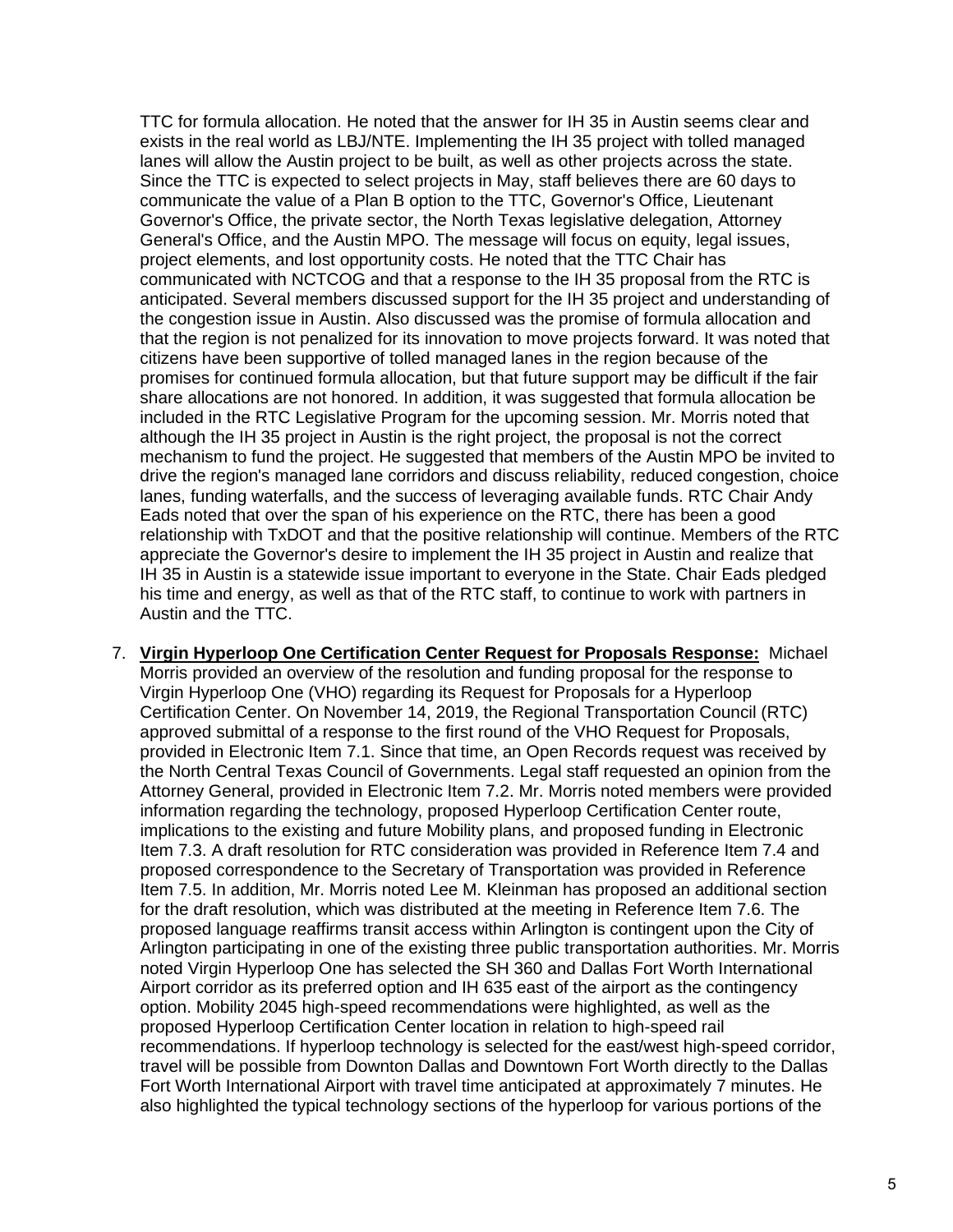project and the use of autonomous transit. Mr. Morris also reviewed proposed funding for the project. Because of the low emissions of the hyperloop technology and the goods movement potential, North Central Texas Council of Governments (NCTCOG) proposed the RTC pursue approximately \$50-100 million in Texas Emissions Reduction Program air quality funds for the project. In addition, staff proposed the RTC pursue with the Federal Railroad Administration \$50-100 million of the \$900 million high-speed rail funds returned from California. NCTCOG staff has also applied for \$30 million in Fiscal Year 2020 Infrastructure for Rebuilding America funds. Also proposed was a request for the Texas Legislative Budget Board to allocate \$10-\$30 million of the \$160 million in AirCheckTexas funds being held by the State for air quality enhancement projects. NCTCOG staff also proposed \$40 million in Surface Transportation Block Grant Program (STBG) funds and \$10 million in RTC Local funds be contributed to the project. Approximately \$2.5 million of the RTC Local funds will be used for University partnerships. Transportation Development Credits, as well as Carbon Credits will also be requested. If short-listed for Round 3 of the proposal process, NCTCOG will work with the Texas Transportation Commission (TTC) and/or Governor's Office to request Category 12 Strategic Priority funds be allocated to the project, request funds from the Environmental Protection Agency/Department of Energy due to the energy elements of the project, pursue interest by the private sector, and discuss potential city and county contributions. Duncan Webb noted he was supportive of the VHO Hyperloop Certification Center being located in the region but noted he had some questions and comments. He asked if the Hyperloop Certification Center proposed corridor of SH 360 and Dallas Fort Worth International Airport was selected by NCTCOG staff or VHO. He discussed the negative perception given during the corridor presentations to VHO of asking City of Dallas and Collin County to leave during the City of Arlington presentation, and then the corridor being chosen as the preferred option. In addition, he discussed the Dallas Area Rapid Transit Orange Line and asked if staff has considered the proposed Hyperloop Certification Center corridor will compete directly with the Orange Line. Mr. Morris noted the proposed corridor was selected by VHO, and the City of Arlington requested that other entities not be present during its presentation to VHO. In addition, he discussed the potential east-west, high-speed corridor and connections to the airport. He noted the hyperloop technology provides a different service than rail and is not expected to be in competition with the Orange Line. Chad West discussed RTC's goals to reduce congestion and improve air quality but asked how taking a new technology like hyperloop to a City that does not participate in mass transit correlates with the goals of the RTC. Mr. Morris discussed the City of Arlington's efforts regarding mass transit and noted Mr. Kleinman's proposed addition to the draft RTC resolution reaffirms the RTC's position that the City of Arlington will not have access to these types of transportation modes without its participation in a transportation authority. B. Glen Whitley noted in the 23 years he has been on the RTC, he has never seen an entity penalized because it is not a member of one of the three transportation authorities. He discussed progress made by the City of Arlington and some resistance in the region regarding transit due to low ridership in areas of Fort Worth. He also noted the benefits of a potential VHO Hyperloop Certification Center corridor that is not a throw-away project and how the proposed SH 360 corridor provides for potential expansion. In response to Mr. Webb's question regarding the Orange Line, Lee M. Kleinman noted the Orange Line is primarily a multi-stop line with ridership typically consisting of employees. Regarding his proposed addition to the resolution, he noted the new section is proposed to reiterate the RTC policy to focus on transit both as a method for congestion relief and air quality mitigation. As a regional entity, he noted the proposed additional language reiterates the importance of all entities participating in the concept of regionalism. Paul Wageman asked if the distinction was that the City of Arlington must participate in transit or be a member of a transportation authority. Mr. Kleinman noted he is comfortable using the term